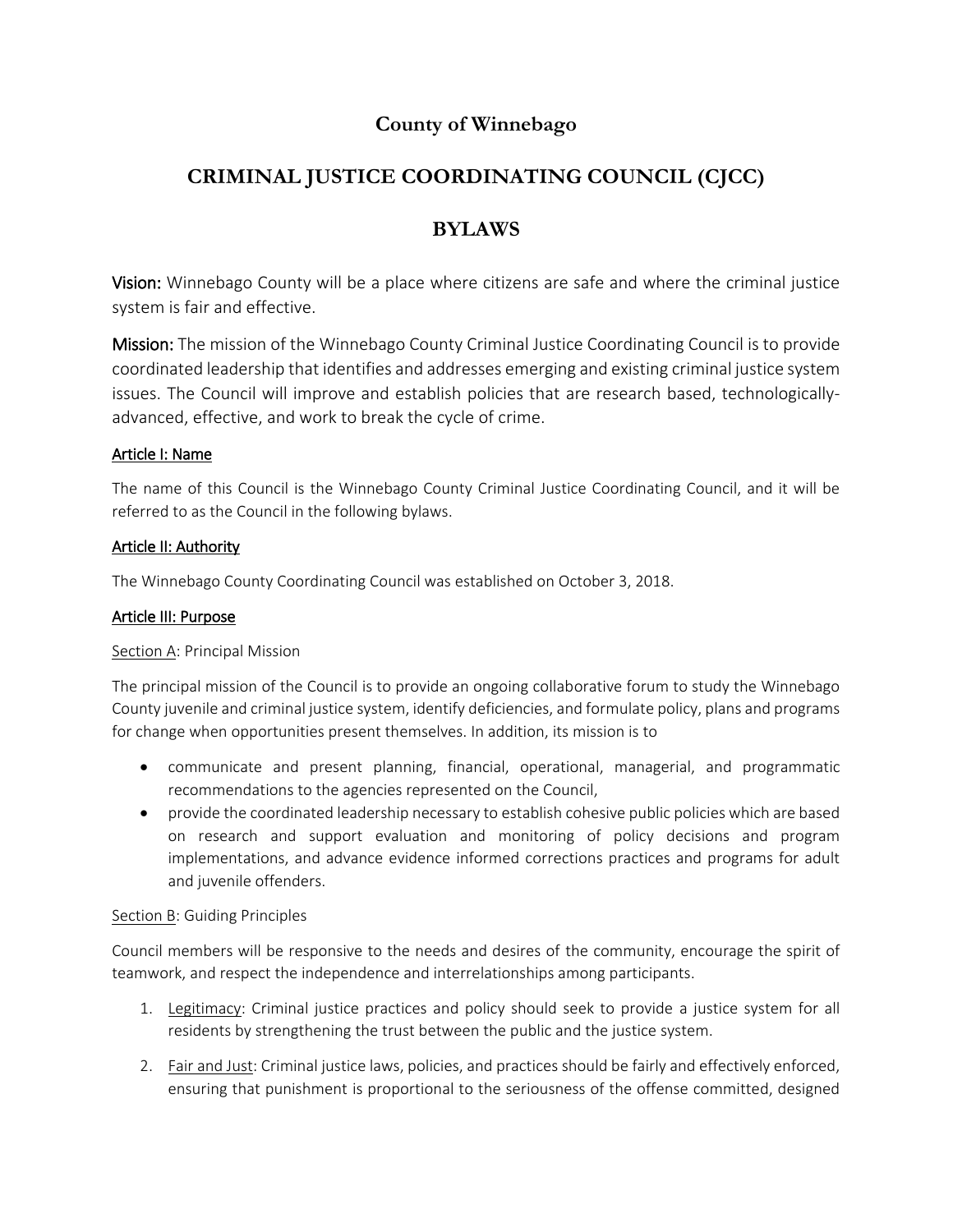to achieve offender accountability, victim restoration, public safety, and tailored to the amount necessary to achieve the intended outcomes.

- 3. Respect: Criminal justice practices and policy should seek to ensure that victims are treated with respect in regard to their dignity and privacy, and that their rights are enforced.
- 4. Rehabilitation: The criminal justice system should seek to support offender rehabilitation services to offenders who want them. These services should be provided in a trauma informed manner.
- 5. Strengthen Communities: The criminal justice system should strengthen communities and their capacities to prevent crime and violence.
- 6. Crime Reduction: The criminal justice system should seek to reduce crime and violence and mitigate their harmful effects.
- 7. Research Informed: Criminal justice policies and practices should be informed by statistics and research. Criminal justice data, statistical analyses, and research should be accessible to the public.
- 8. Collaboration: The sectors of criminal justice system and victim service providers should collaborate to provide efficient, effective, and expedient justice. This collaboration should foster cross-system coordination and appropriate information sharing.
- 9. Efficient: The criminal justice system should avoid ineffective costs and maximize its limited resources to achieve its intended outcomes.

## Section C: Role

The Council shall make recommendations to public policy boards regarding juvenile and adult criminal justice system issues.

## Article IV: Members

## Section A: Membership by Position

The voting members of the Council are a member due to the position they hold. The following members will serve on the Council for as long as they occupy the position:

- Chief Judge,  $17<sup>th</sup>$  Circuit Court
- Presiding Judge, Criminal Division, Winnebago County Circuit Court
- Supervising Judge, Winnebago County Juvenile Courts Division
- State's Attorney, Winnebago County
- Public Defender, Winnebago County
- Director of Court Services, Winnebago County
- Trial Court Administrator, Winnebago County
- Superintendent, Winnebago County Jail
- Chairman, Winnebago County
- Mayor, City of Rockford
- Chief of Police, City of Rockford
- Sherriff, Winnebago County
- Chief Information Officer, Winnebago County IT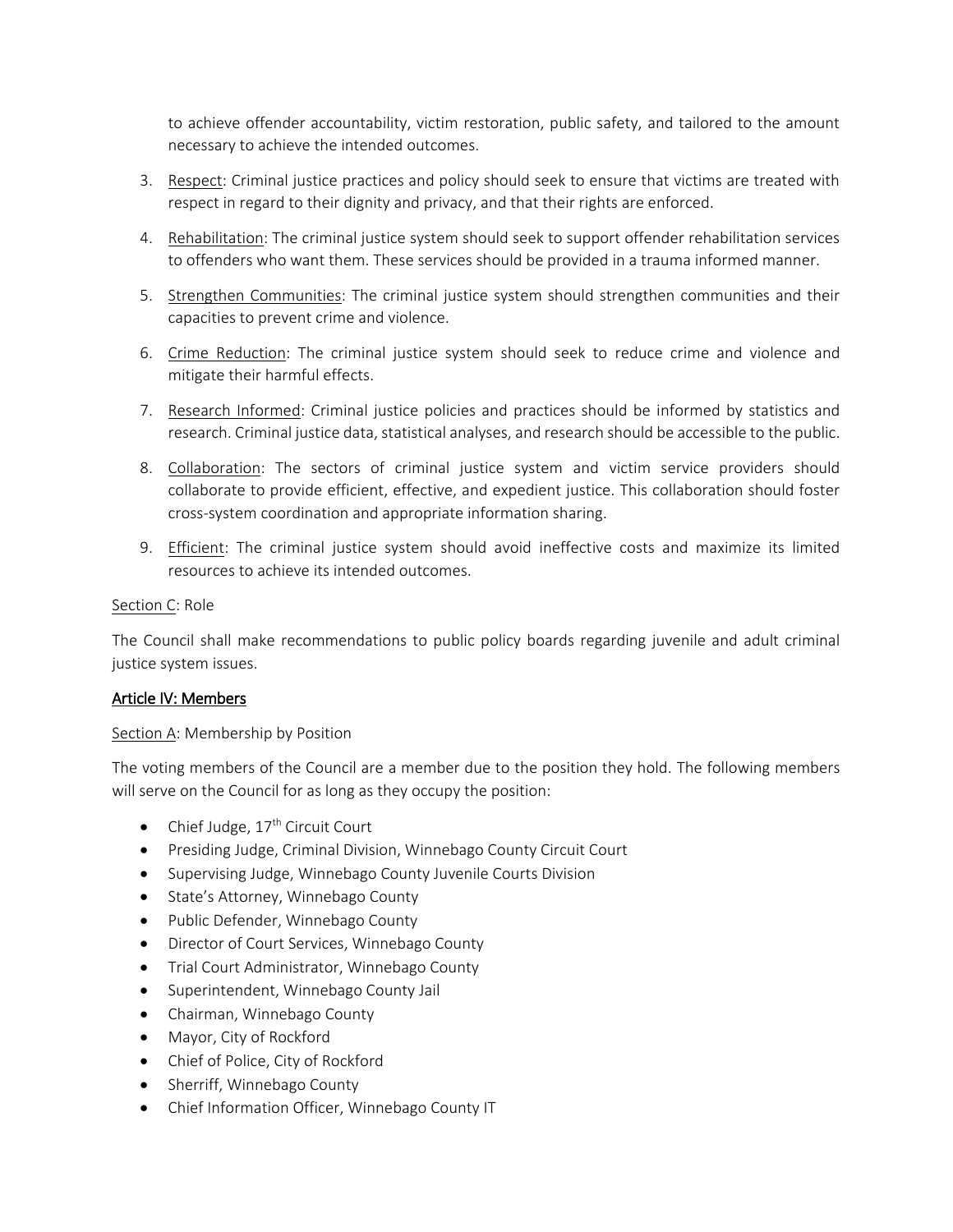- Representative, Illinois Department of Corrections
- Branch Chief, U.S. Attorney's Office, Northern District of IL, Western Division
- Parole Board Member
- [Others as deemed appropriate by the Chair or membership]

Council members may designate one person from their organization to represent them and vote at Council meetings. Any member wishing to appoint a designee is to identify the designee in written correspondence addressed to the Chair of the Council. Designees can be changed only by notifying the Chair in writing.

#### Section B: Ex Officio Members

The Winnebago County Chairman and the Mayor of the City of Rockford may appoint one member from their respective board/council to participate as non-voting members of the Council.

The Winnebago County Board Chairman and the Mayor of the City of Rockford may appoint one alternate, to represent the Board/Council when the representative is not available to attend.

#### Section C: Officers

The CJCC shall elect a Chair and Vice-Chair on January  $1<sup>st</sup>$  for a term of 2 years.

#### Article V: Meetings

Section A: Regular Meetings

The Council meets quarterly.

Section B: Conflict of Interest: Any member who is present at a meeting at which any matter is discussed in which he or she has a private pecuniary or property interest shall declare that he or she has a potential conflict of interest. The member shall not vote on such matter and shall refrain from attempting to influence the decisions of the other members of the CJCC in voting on the matter. The Chair may choose to have such member step out of the meeting during the discussion of and/or vote on the matter which is the subject of the potential conflict of interest.

#### Section C: Quorum

A quorum is no less than a simple majority of the total membership. Action may be taken by a majority of those present voting and by not less than a majority of the quorum.

Section D: Convening Special Meetings

The Chair of the Council may convene a special meeting.

Section E: Meeting Documentation

All CJCC meetings, as well as committee and subcommittee meetings, shall be documented either in the form of meeting minutes or meeting summaries.

Section: F. Quarterly meetings of the Council are open to the public.

## Article VI: Authority and Duties:

The Chair and Vice Chair shall have full authority to carry out their duties as specified below.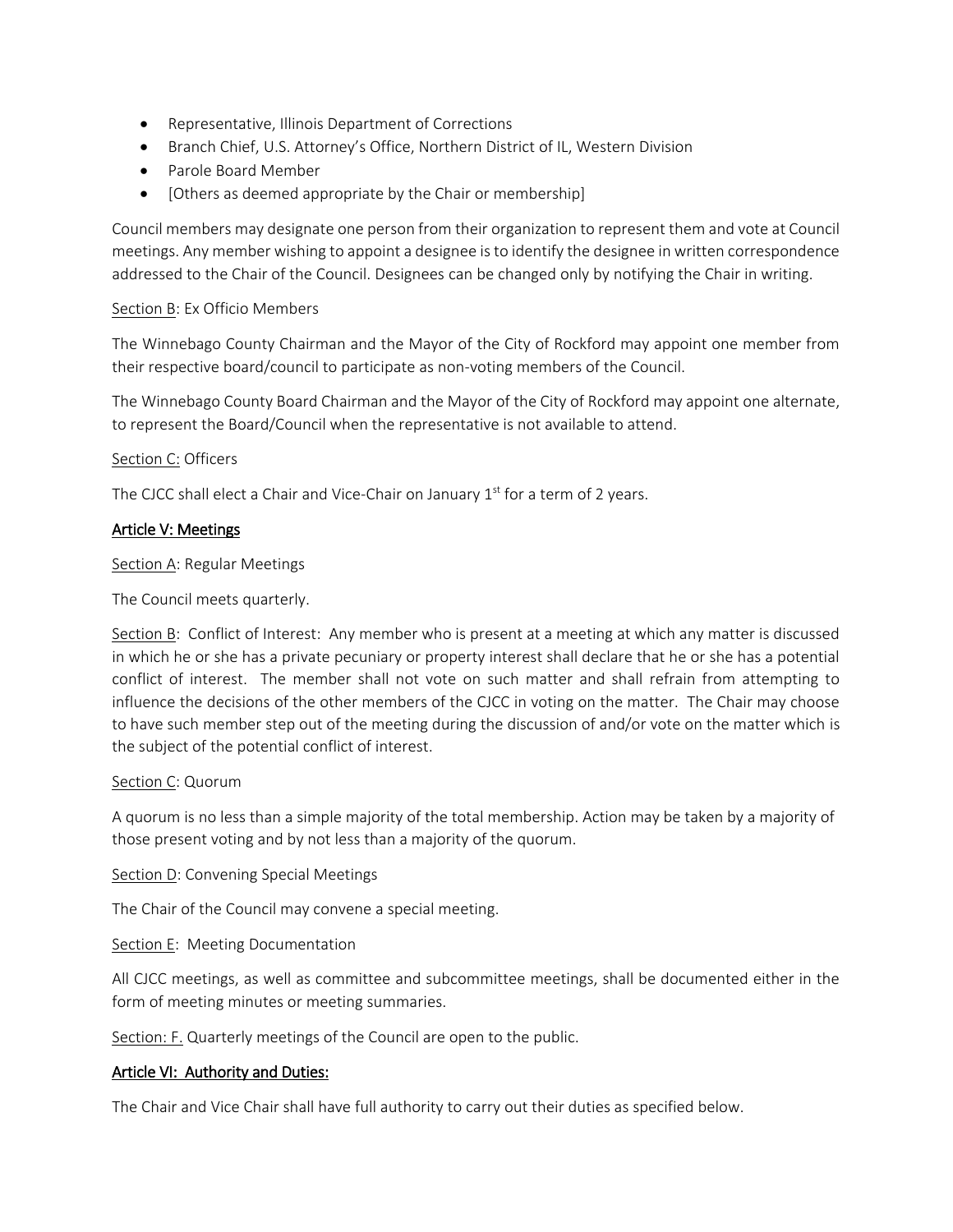## Section A: Chair

The Chair shall

- Preside at meetings of the CJCC
- Serve as ceremonial representative of the CJCC
- Appoint all standing and special committees of the CJCC which appointments are confirmed by the CJCC
- Appoint subcommittee chairs
- Keep CJCC members informed of matters pertinent to their responsibility
- Set the agenda for all meetings of the CJCC and ensure distribution to members.
- Establish CJCC meeting schedules.
- Ensure the preparation of meeting minutes and distribution to members.
- Sign communications on behalf of the CJCC
- Represent the CJCC at governmental, community or other meetings
- Provide functional supervision to the criminal justice planner; gather input from the council and administer performance reviews and share with administrative supervisor
- Work with the planner to develop and executive the approved annual CJCC budget.

## Section B: Vice Chair

In the absence of the Chair, the Vice-Chair will fulfill any and all of the above duties. In instances when the Chair cannot attend a meeting, the Vice Chair of the Council or another member designated by the Chair will preside over the meeting.

# Article VII: Voting

Each Council member has one vote. Designees may vote on behalf of a member if they have been identified by the member in written correspondence addressed to the Chair.

# Article VIII: Committees

The CJCC may establish standing and ad hoc committees, as needed, in order to expedite and facilitate the business of the CJCC. All committees must include one CJCC member appointed by the Chair. A committee may also include others from the local criminal justice system and its related service providers, as well as other members, who are approved by a majority vote of the CJCC.

Non-members of the CJCC may serve on committees after receiving approval of the CJCC Executive Committee.

# Section A: Purpose

To expedite and facilitate the business of the Council and the orderly and efficient consideration of matters coming before it, the following standing committees are established.

## Section B: Executive Committee

The Executive Committee provides leadership in the planning and implementation of the Council goals by:

Designating existing structures or creating new structures for the achievement of the Council goals.